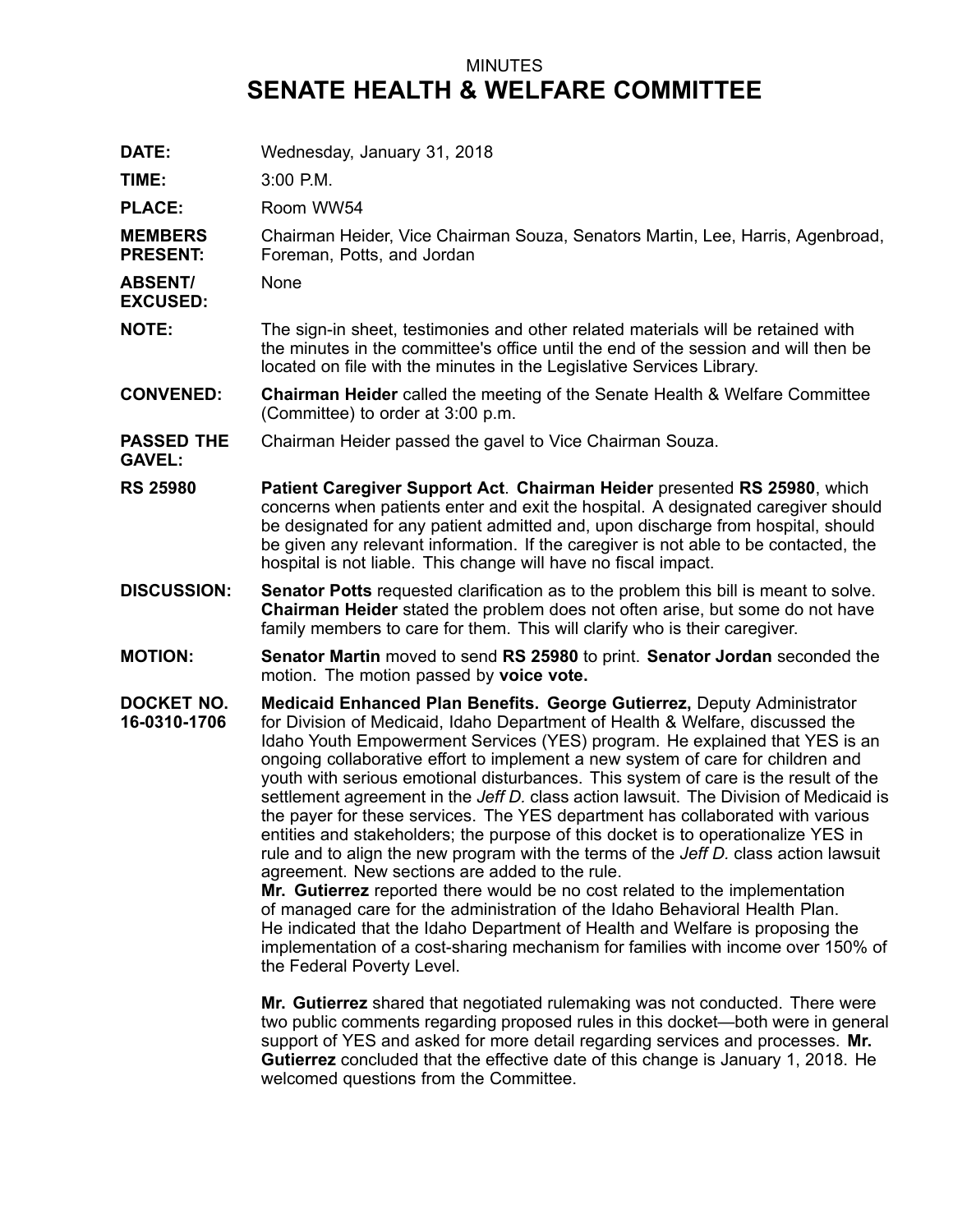**DISCUSSION: Senator Martin** expressed frustration with the *Jeff D.* lawsuit settlement and the proposed January 1, 2018 start date, which had already happened. **Mr. Gutierrez** stated he feels the same frustration. **Matt Wimmer,** Medicaid Administrator, clarified that the implementation date of January 1 was determined last year under H 043.

> **Senator Foreman** voiced similar frustration and asked if most of the \$2.3 million for the program would come from federal funds. **Mr. Gutierrez** confirmed that costs do increase over time as more services are implemented, with most services covered under the federal match from Medicaid. The forecasted cost is the best the agency can presently estimate, though they are liable to vary.

> **Senator Jordan** clarified that the rules will align with H 043 and refer to <sup>a</sup> very specific definition in code. **Senator Lee** followed up on Senator Jordan's statement by echoing frustrations with the current situation, though she is pleased the rules reflect the legislative intent. She stated the Committee's role is to determine if the rules align with legislative intent. She expressed her belief that this docket does so.

- **MOTION: Senator Jordan** moved to approve **Docket No. 16-0310-1706. Senator Lee** seconded the motion. The motion passed by **voice vote.**
- **DOCKET NO. 16-0318-1701: Medicaid Cost-Sharing. Mr. Gutierrez** presented **Docket No. 16-0318-1701**, which is <sup>a</sup> companion to **Docket No. 16-0310-1706. Mr. Gutierrez** explained the purpose of this docket is to comply with the cost-sharing provisions in Idaho Code and to ensure parity with other programs that also serve Idaho children with specific health care needs. This rule change aligns with federal regulations related to cost-sharing. Families may request <sup>a</sup> premium waiver if they are unable to pay, which will have no impact on <sup>a</sup> child's Medicaid eligibility. **Mr. Gutierrez** expects these rules to have <sup>a</sup> positive impact and the premiums to generate \$50,000 in receipts in fiscal year (FY) 2010. These fees will offset the cost of implementing YES. Negotiated rulemaking was not feasible since these rules must comply with the terms of the class action settlement agreement. No public comments were received in response to this docket. The effective date for this rule change is July 1, 2018.
- **DISCUSSION: Senator Lee** inquired as to eligibility requirements regarding inability to pay premiums. **Mr. Gutierrez** provided information on how families are determined eligible for <sup>a</sup> fee waiver. **Senator Lee** requested that, when they become available, information regarding the number of waivers that are issued be made public, so that need and total cost can be determined.
- **MOTION: Senator Martin** moved to approve **Docket No. 16-0318-1701. Chairman Heider** seconded the motion. The motion passed by **voice vote.**
- **DOCKET NO. 16-0503-1701: Rules Governing Contested Case Proceedings and Declaratory Rulings. Tamara Prisock**, Administrator, Division of Licensing and Certification, presented **Docket No. 16-0503-1701. Ms. Prisock** overviewed the changes in this docket and their relation to the rules, with the following as the main changes: <sup>a</sup> provision for expedited fair hearings, in which states are required to establish <sup>a</sup> process to request expedited fair hearing; child support enforcement, in which time limits for requesting <sup>a</sup> hearing after receiving <sup>a</sup> notice of license suspension or <sup>a</sup> notice of an asset withholding order and relevant deadlines; and changes to support the YES program. These changes are required by the *Jeff D.* settlement agreement. There is <sup>a</sup> new rule adding <sup>a</sup> grievance process for the YES program. **Ms. Prisock** requested <sup>a</sup> January 1, 2018 acceptance date and mentioned there is no fiscal impact to the General Fund. There is also no negotiated rulemaking.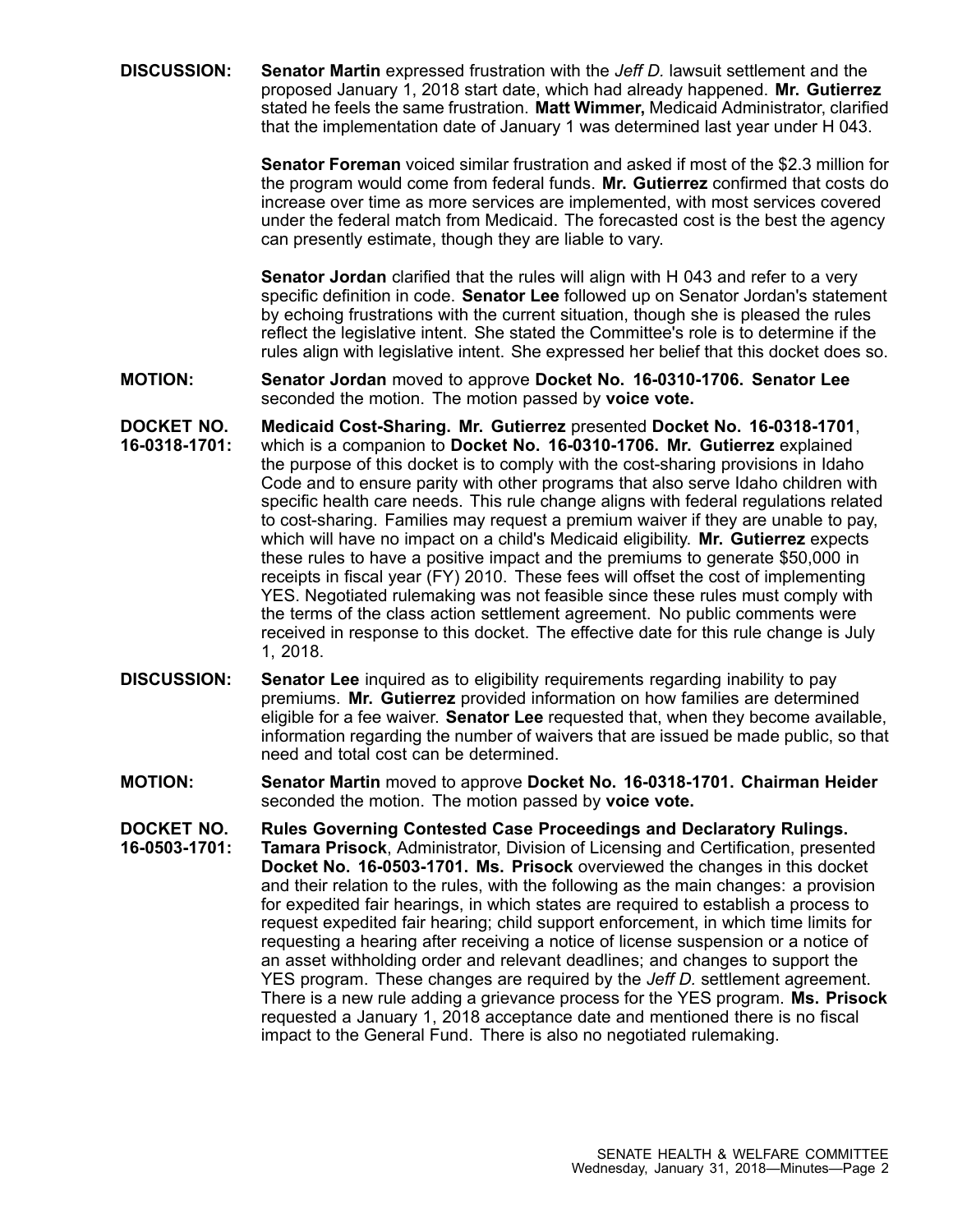**DISCUSSION: Chairman Heider** voiced concern about the time frame; he asked why it takes so long to respond to <sup>a</sup> grievance. **Ms. Prisock** remarked that the hearings are done as expeditiously as possible, and that these proposed changes add an expedited process for certain individuals.

> **Senator Lee** posed <sup>a</sup> question regarding time limits for child support; she asked how someone resolves the process quickly given the stated timeframes. **Ms. Prisock** referred the question to Julie Hammon. **Julie Hammon,** Administrator, Division of Welfare, provided background on the process and how the current process affects individuals. Once someone is in arrears, they receive reminders for several months alerting them of the delinquency. They also receive notice that they may have their license suspended or that their financial assets may be seized. They have <sup>a</sup> time period to inform the Division they would like to make payments. Once the disciplinary action has been taken, they can then file for <sup>a</sup> hearing. The hearings are filed quickly, if requested within 14 days, and decisions can result within 30 days, but generally don't take that long. **Senator Lee** requested clarification as to the number of days. **Ms. Hammon** stated that the rules are from federal guidance. **Senator Lee** inquired as to the flexibility of the numbers of days. **Ms. Hammon** responded that those numbers were provided by Child Support Enforcement, so they are not flexible.

> **Senator Martin** asked if these changes are beneficial to the Department of Health and Welfare and for Idaho. **Ms. Hammon** responded that she believes they are. She gave examples of ways in which Idaho benefits from this change, such as the introduction of an expedited process for those who have serious health issues. This would also introduce ways for YES participants to appeal decisions.

**Senator Potts** requested information regarding exceptions for prehearing conference. **Senator Potts** interprets the language to do nothing to mandate individuals to attend the prehearing conference. **Ms. Prisock** explained there is <sup>a</sup> federal requirement detailing how the Department of Health and Welfare cannot mandate prehearing requirements.

- **MOTION: Senator Jordan** moved to approve **Docket No. 16-0503-1701. Senator Martin** seconded the motion. The motion passed by **voice vote.**
- **DOCKET NO. 16-0737-1701 Children's Mental Health Services. Treena Clark**, Program Manager, Division of Behavioral Health, explained the two changes being proposed to **Docket No. 16-0737-1701.** The first is to reference the contested case rule in the Appeals sections, and the second is to remove the reimbursement rates table for foster care and, instead, reference another chapter. There was no negotiated rulemaking conducted and no fiscal impact is expected to result from these changes.
- **MOTION: Senator Potts** moved to approve **Docket No. 16-0737-1701. Chairman Heider** seconded the motion. The motion passed by **voice vote.**
- **DOCKET NO. 16-0301-1701 Eligibility for Health Care Assistance for Families and Children. Shannon Brady,** Division of Welfare, presented **Docket No. 16-0301-1701.** She illustrated the additions to be made to the Idaho rules eligibility criteria surrounding YES Medicaid program. Public hearings were held in Boise and no public comments were received.
- **MOTION: Senator Martin** moved to approve **Docket No. 16-0301-1701. Senator Lee** seconded the motion. The motion passed by **voice vote.**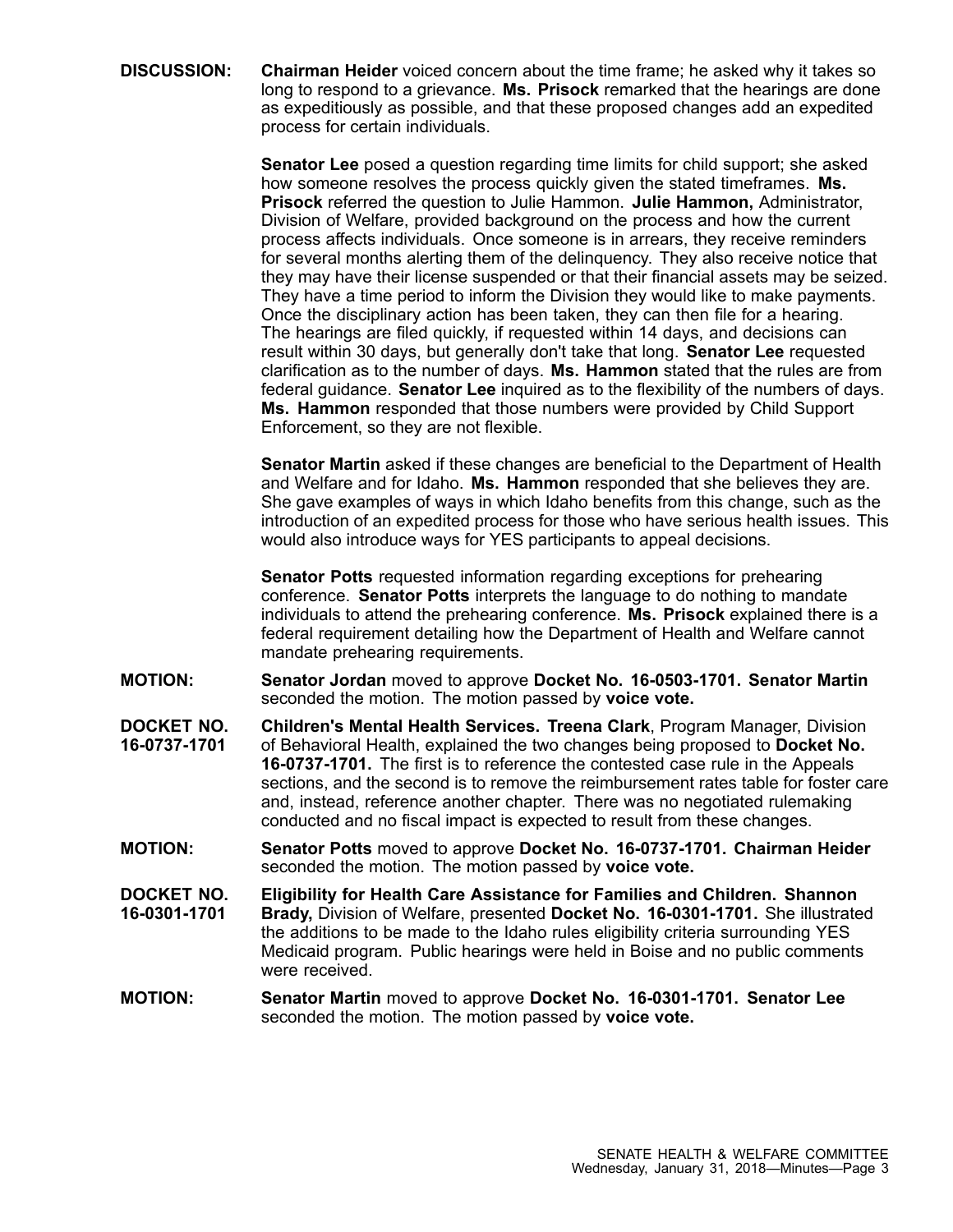**DOCKET NO. 16-0301-1702 Eligibility for Health Care Assistance for Families and Children. Ms. Brady** presented the three changes to be made to the Medicaid program for families. The first change clarifies that children with IR-4 Foreign Adoption visa status are not considered qualified non-citizens under existing Medicaid rules. The second change clarifies the eligibility for postpartum services under the Medicaid program for pregnant women, which was previously limited to women who were deemed eligible prior to birth of the baby. This requested change ensures all eligible women can receive 60 days of postpartum care, even if their eligibility was processed after the birth. This change aligns with federal guidance for the program. The third change involves children who are eligible for the Medicaid program through State foster care. This provides <sup>a</sup> reference to the rules and strikes duplication of program language. Negotiated rulemaking was not conducted and no fiscal impact is expected from these changes.

**DISCUSSION: Senator Lee** asked whether there is any State discretion or if it was solely compliant with federal regulations. **Ms. Brady** responded the changes reference changes in another Division's chapter.

> **Senator Lee** questioned what these changes mean functionally. **Ms. Brady** replied that this change clarifies some language and references another chapter directly. In practice, children in foster care are evaluated by the Department of Family and Community Services (FACS). If they determine the child is not eligible, they can ask this Division to evaluate the child's eligibility.

> **Chairman Heider** requested clarification as to the language regarding American Indians and whether being born in Canada and being born outside the United States are the same thing. **Joyce Broadsword,** Tribal Programs Manager for the Department of Health & Welfare, clarified there are Native American tribes in Idaho who share lineage with Canadians, whereas there may not be American Indian tribes not on this continent. **Senator Lee** specified that, as it is currently written, being born in Canada is implied to mean something different than being born outside the US. **Ms. Broadsword** continued that, because of the sovereignty of tribes, some of the United States tribal nations extend into Canada. **Senator Lee** concluded that, because the tribe originally encompassed the whole geographic area, it could include Canada. **Ms. Broadsword** stated there are tribes in Canada that share familial relations with tribes located within the United States.

**MOTION: Chairman Heider** moved to approve **Docket No. 16-0301-1702. Senator Lee** seconded the motion. The motion passed by **voice vote.**

**DOCKET NO. 16-0305-1701 Eligibility for Health Care Assistance for Families and Children. Ms. Brady** presented **Docket No. 16-0305-1701,** which proposes changes to the Aged, Blind, and Disabled (AABD) program. Five changes are proposed to AABD. First, this proposal clarifies language that an individual seeking the AABD cash supplement must be receiving <sup>a</sup> SSI payment. Second, the language regarding annuities has been updated to specify which chapter accommodates retirement accounts. Third, the rule regarding allowances for participants living in <sup>a</sup> Certified Family Home (CFH) has been updated to reference the correct allowance figure. Fourth, the dates of Medicaid eligibility are clarified based on the receipt of SSI. Fifth, the addition of an exception to the asset transfer penalty for individuals who move assets into <sup>a</sup> trust for the care and support of someone who is under 65 years of age and who is disabled by social security standards will not have the penalty applied. This rule addition will bring Idaho into compliance with federal guidance. Negotiated rulemaking was not conducted and no fiscal impact is expected from these changes.